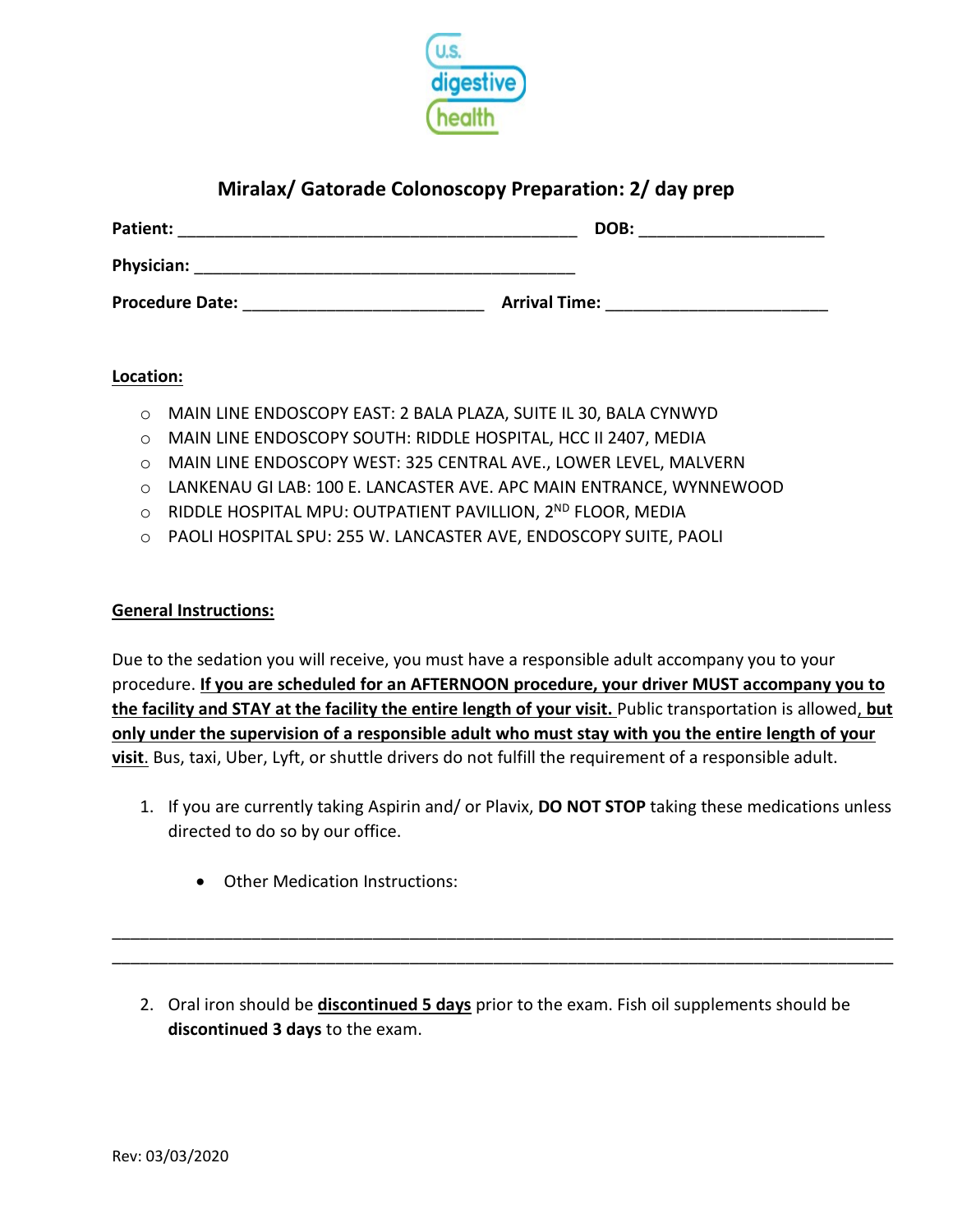

- 3. All other medications should be continued and taken the morning of the exam (with your bowel prep or immediately after completing your bowel prep with only a sip of water) unless otherwise stated in these instructions.
- 4. If you are prescribed a rescue inhaler, please bring it with you the day of the procedure.
- 5. You will need to **HOLD** any oral diabetic medications the morning of the procedure and check your blood sugar before arriving at the center. If your blood sugar is 70 or below, please call 610-644-6755 and notify the staff. Please notify the center staff immediately upon your arrival as well.
	- Diabetic Medication Patient Instructions:
- 6. Check with your endocrinologist or primary care physician regarding the management of your other diabetic medications, especially insulin.

\_\_\_\_\_\_\_\_\_\_\_\_\_\_\_\_\_\_\_\_\_\_\_\_\_\_\_\_\_\_\_\_\_\_\_\_\_\_\_\_\_\_\_\_\_\_\_\_\_\_\_\_\_\_\_\_\_\_\_\_\_\_\_\_\_\_\_\_\_\_\_\_\_\_\_\_\_\_\_\_\_\_\_\_ \_\_\_\_\_\_\_\_\_\_\_\_\_\_\_\_\_\_\_\_\_\_\_\_\_\_\_\_\_\_\_\_\_\_\_\_\_\_\_\_\_\_\_\_\_\_\_\_\_\_\_\_\_\_\_\_\_\_\_\_\_\_\_\_\_\_\_\_\_\_\_\_\_\_\_\_\_\_\_\_\_\_\_\_ \_\_\_\_\_\_\_\_\_\_\_\_\_\_\_\_\_\_\_\_\_\_\_\_\_\_\_\_\_\_\_\_\_\_\_\_\_\_\_\_\_\_\_\_\_\_\_\_\_\_\_\_\_\_\_\_\_\_\_\_\_\_\_\_\_\_\_\_\_\_\_\_\_\_\_\_\_\_\_\_\_\_\_\_

- 7. If you have an insulin pump, contact the provider that manages your pump to address any changes that will be required for the prep and the procedure.
- 8. Do not smoke the day of the procedure.

## **DO NOT EAT SEEDS, NUTS, OATMEAL OR OTHER WHOLE GRAINS, BEANS, PEAS, CORN OR THE PEELS OF FRUITS AND VEGETABLES AS THESE REMAIN IN THE COLON AFTER COMPLETION OF THE PREP.**

#### **PURCHASE THE FOLLOWING PREP ITEMS**

| <b>ITEMS</b>                                                 | <b>AMOUNTS</b>                  |
|--------------------------------------------------------------|---------------------------------|
| <b>CHOOSE:</b> Gatorade, Propel, Crystal Light, water or any | 64 oz bottle<br>$\vert 1 \vert$ |
| other clear liquid. (No red or purple)                       | 32 oz bottle<br>(1)             |
| Miralax: Purchase 2 bottles over the counter.                | 238 GM bottle<br>(1)            |
| No prescription necessary.                                   | 119 GM bottle<br>(1)            |
| <b>Ducolax Laxative Tablets</b>                              | 5 <sub>mg</sub> tablets<br>(6)  |
| Simethicone (Gas X) Tablets                                  | 125mg tablets<br>(2)            |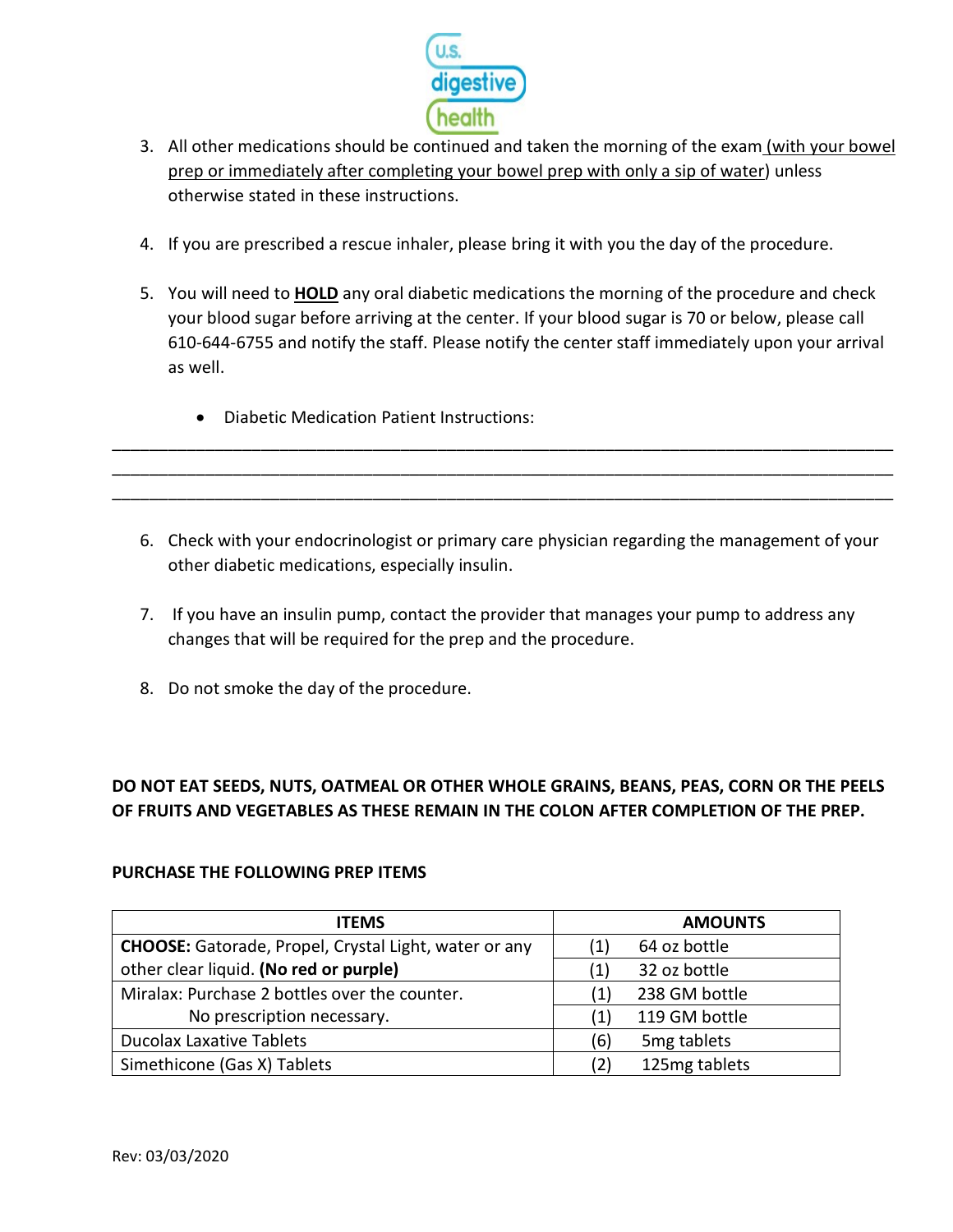

# **IT IS IMPORTANT TO DRINK PLENTY OF LIQUIDS ALL DAY TO PREVENT DEHYDRATION**

# **PREP DAY 1: (TWO DAYS BEFORE YOUR PROCEDURE) NO SOLID FOODS***.*

Clear liquid diet the entire day. Clear liquids include tea, coffee, jello, juices without pulp, bouillon, Italian Ice, slushies and soda.

### **YOU MAY NOT HAVE RED OR PURPLE COLORED JELLO, RED OR PURPLE COLORED LIQUIDS, NO FRUIT PIECES IN JELLO, NO CREAM OR MILK PRODUCTS.**

- Mix Miralax, 119 GM bottle, with 32 oz of clear liquid. Shake well until powder is completely dissolved. Refrigerate.
- At 2PM, take two (2) Ducolax Laxative Tablets with water.
- Between 4PM 6PM, drink one 8 oz glass of the Miralax mixture every 30 minutes until the mixture is finished.
- Continue clear liquids for the remainder of the evening.

## **PREP DAY 2: (ONE DAY BEFORE YOUR PROCEDURE) NO SOLID FOODS***.*

Clear liquid diet the entire day. Clear liquids include tea, coffee, jello, juices without pulp, bouillon, Italian Ice, slushies and soda.

### **YOU MAY NOT HAVE RED OR PURPLE COLORED JELLO, RED OR PURPLE COLORED LIQUIDS. NO FRUIT PIECES IN JELLO. NO CREAM OR MILK PRODUCTS.**

- Mix the Miralax, 238 GM bottle, and the 64 oz of clear liquid. Shake well until the powder is completely dissolved. Refrigerate.
- At 2PM, the day before the procedure, take four (4) Ducolax Laxative Tablets with water.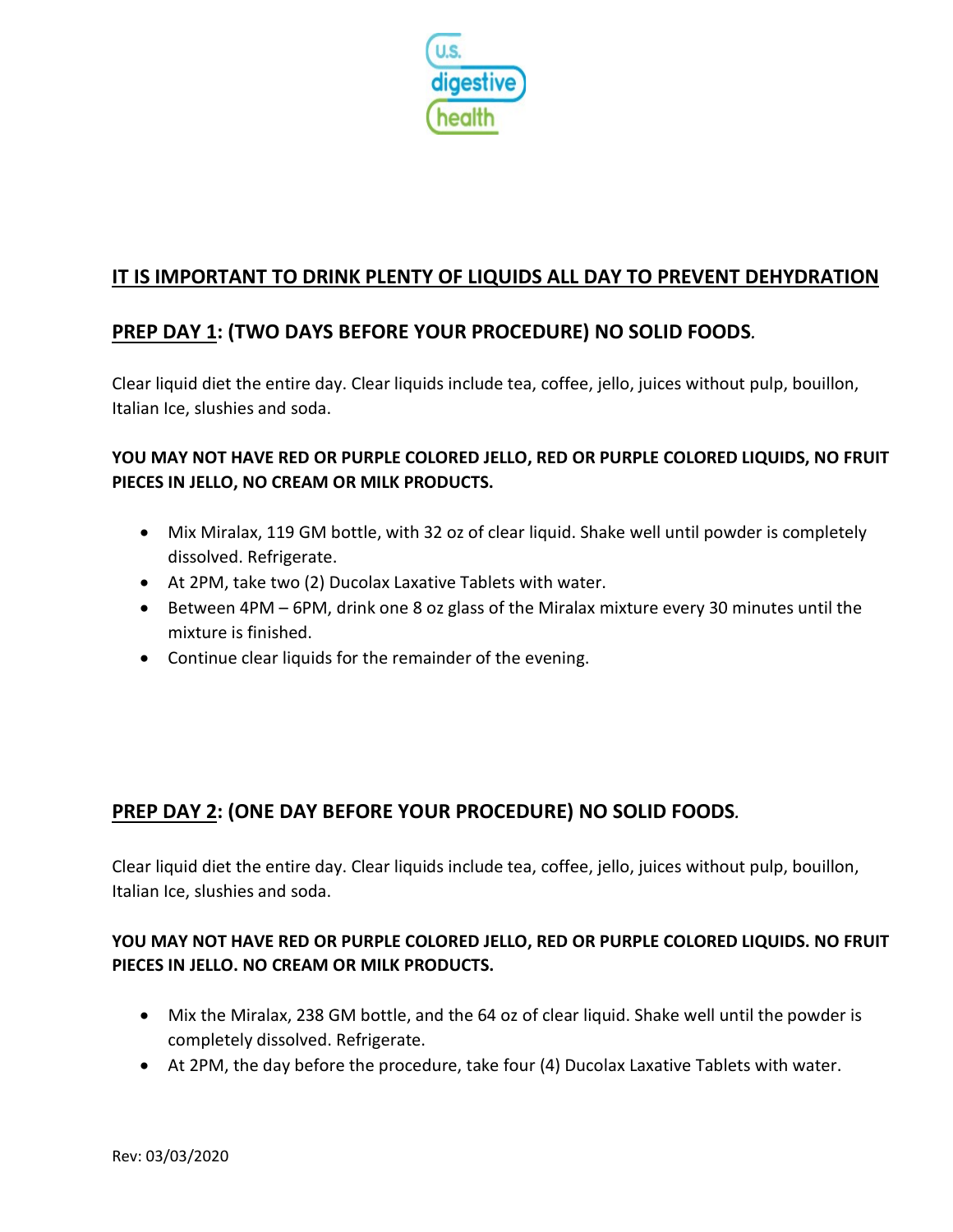

- **At 4PM, the day before the procedure, drink the FIRST DOSE of the liquid prep (32 oz.)** Drink one 8 oz glass of the Miralax mixture every 30 minutes for 2 hours. This is a total of 4 glasses of the liquid prep mixture.
- Continue to drink clear liquids until midnight to prevent dehydration.

## **COLONOSCOPY DAY: NO SOLID FOODS.**

## **\*\*\*\* SIX HOURS PRIOR TO YOUR PROCEDURE \*\*\*\***

- **Drink the SECOND DOSE of the liquid prep (32oz).** Drink one glass of the Miralax prep every 30 minutes for 2 hours. This is a total of 4 glasses of the liquid prep mixture. Also try to drink an additional  $4 - 8$ , 8 oz glasses of clear liquids to prevent dehydration.
- After completing the Miralax mixture, take two (2) Simethicone (GAS X) tablets.
- Take morning medications if instructed to do so.

## **\*\*\*\* FOUR HOURS PRIOR TO YOUR PROCDURE \*\*\*\***

- All prep and clear liquids **MUST** be finished 4 hours prior to your procedure.
- You **MAY NOT** have any hard candy or chewing gum.
- NOTHING BY MOUTH.

### **DISCHARGE INSTRUCTIONS**

- You are advised to rest and relax for the remainder of the day.
- Do not drive, operate heavy machinery, consume alcoholic beverages, use illicit drugs, sign any legal documents, make critical decisions, or take any unprescribed medications until the morning after your procedure.
- Resume your normal diet.
- A feeling of fullness or cramping from remaining air or carbon dioxide in your bowel is considered normal. Mild activity, such as walking, will help to expel the air. Lying on your left side or directly on your stomach will also help expel the remaining air or carbon dioxide.

If you have any routine questions, please contact the office at 610-644-6755 between 7:30 - 4:30PM weekdays.